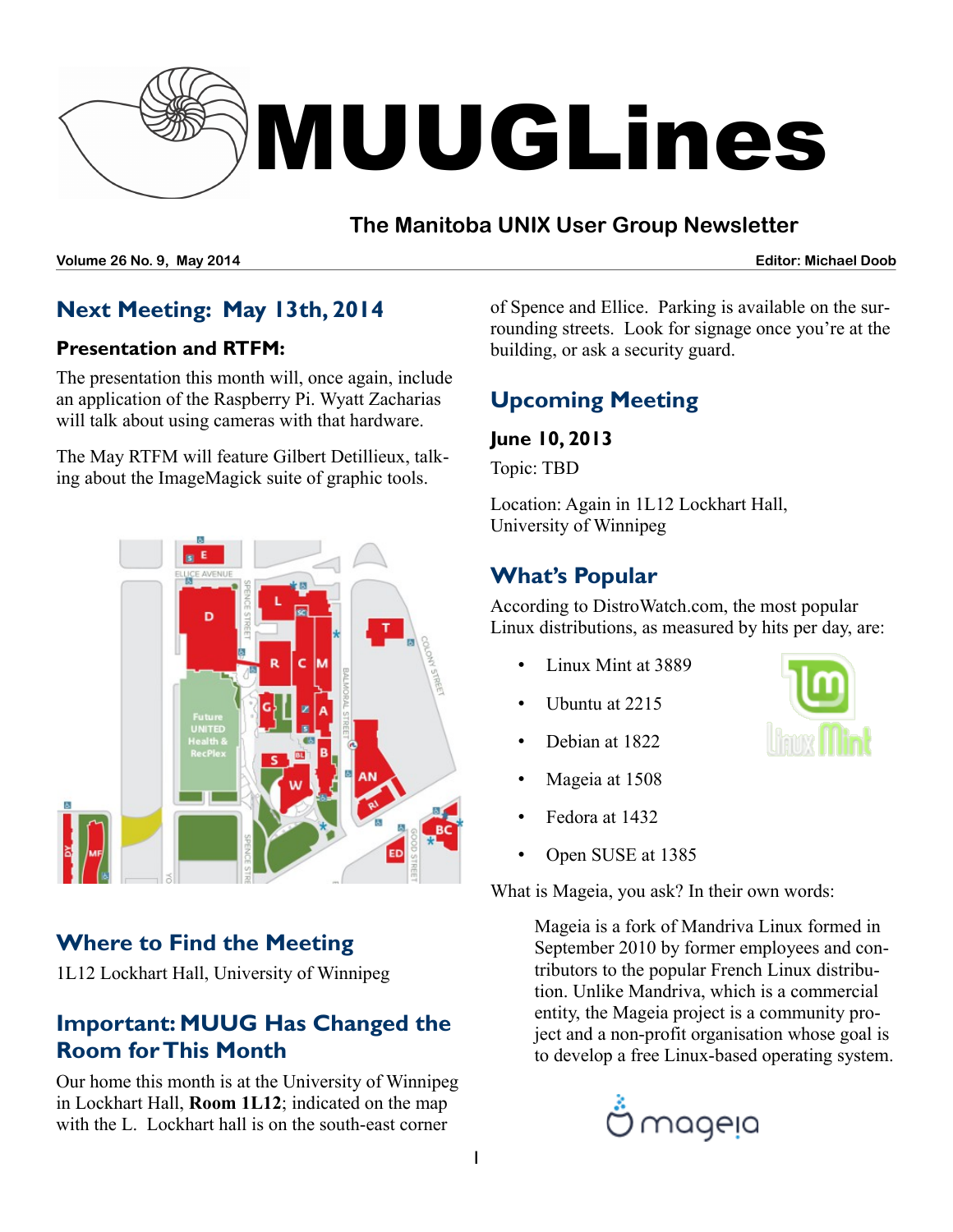#### HOW THE HEARTBLEED BUG WORKS:



#### **Xkcd Does It Again**

The cartoon appearing above is from xkcd and is as good an explanation of the heartbleed overrun bug as you will find. What a tour de force!

# **Are You Heartbleed Vulnerable (I)?**

It's easy to check for heartbleed vulnerability on Linux systems. First, as superuser or using sudo, check to see what version of openssh you are running. Use the command:

openssl version -a

The response will start with something like:

OpenSSL 0.9.8k 25 Mar 2009

The version number in this case is 0.9.8k. If your version number is 1.0.0 or older, you have no problem. If your version number is at 1.0.1g or later, you also have no problem. Otherwise, try to get the build date using

openssl version -b

You will see something like

built on: Mon Apr 7 20:33:29 UTC 2014

If the build date is April 7 or later, all is OK. Otherwise, use apt-get or yum to update your current version of openssh.

### **Are You Heartbleed Vulnerable (II)?**

If you have one of these implementations, make sure you update!

- Debian Wheezy (stable), OpenSSL 1.0.1e- $2+$ deb $7u4$
- Ubuntu 12.04.4 LTS, OpenSSL 1.0.1- 4ubuntu5.11
- CentOS 6.5, OpenSSL 1.0.1e-15
- Fedora 18, OpenSSL 1.0.1e-4
- OpenBSD 5.3 (OpenSSL 1.0.1c 10 May 2012)
- OpenBSD 5.4 (OpenSSL 1.0.1c 10 May 2012)
- FreeBSD 10.0 OpenSSL 1.0.1e 11 Feb 2013
- NetBSD 5.0.2 (OpenSSL 1.0.1e)
- OpenSUSE 12.2 (OpenSSL 1.0.1c)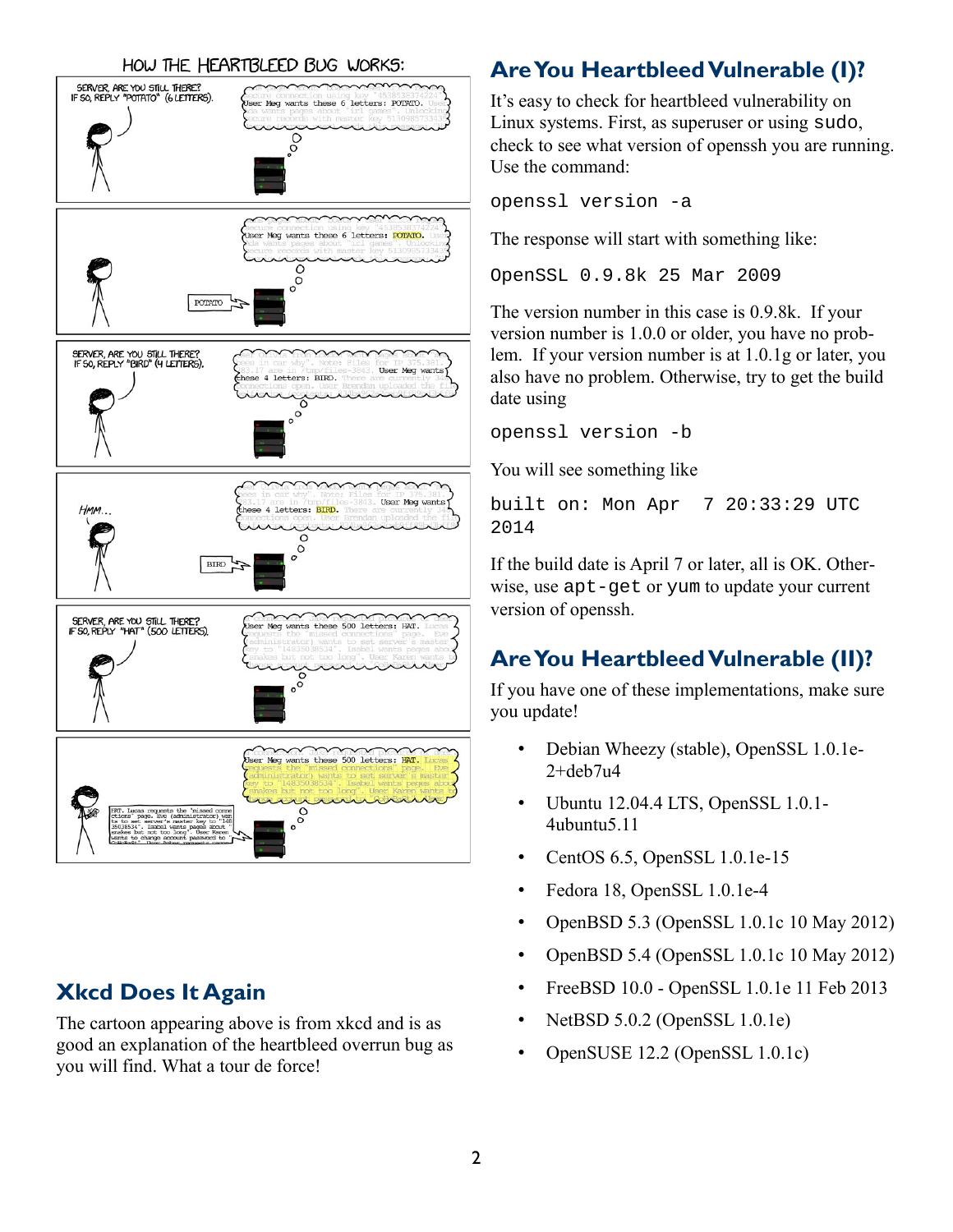# **Easy as (Raspberry) Pi?**

Has Wyatt inspired you to get the Raspberry Pi? You want it, but with no hassle? It's on **[Amazon.ca](http://amazon.ca/)** for \$44.95. Add the case and wireless card and the price is \$73.93.



#### **Dartmouth College Celebrates 50 Years of BASIC**

There was a huge turnout at Dartmouth's party on April 30 to celebrate the 50th anniversary of the BA-SIC programming language and the Dartmouth Time Sharing System, which were launched during an allnighter that spilled into the early morning of May 1, 1964.

"There were a lot of all-nighters. Afterwards, we went to bed; John Kemeny went to teach. He'd have to go to some freshman math class," said John McGeachie '65 at the celebration Wednesday. McGeachie, along with Mike Busch '66, solved the problem of enabling different GE computers to communicate in 1964.

Kemeny, at the time head of the Dartmouth math department and later president of the College, and math professor Tom Kurtz explained years later the magnitude of these undergrads' effort by noting that one of the computers "did not even have a manual, since it was never intended to be programmed outside the factory."

#### **Book Review: JavaScript for PHP Developers by Stoyan Stefanov**

 When I first looked at **JavaScript for PHP Developers**, I thought that this would be something like reading a Piper Cub manual for 747 pilots. Since I

have completed several projects that used PHP code extensively but have little experience with JavaScript, I was intrigued by this book. After all, it is slim (less than 150 pages), so why not spend a little time with it? Somewhat to my surprise, it turned to be a good read. The author really assumes no prior JavaScript



knowledge (not even how to run JavaScript within a browser) and assumes no particular working environment.

So it is easy to just sit down and start inputing. Many of the differences given between PHP and JavaScript are completely trivial (for example, variables start with a \$ in PHP and need not do so in JavaScript). Others are somewhat more subtle, and make the book interesting. When you finish the book, will you be a proficient JavaScript programmer? Probably not, but this book will send you in the right direction.

#### **Memory Lane 1: What Was BYTE?**

For those of us of a certain age, BYTE was a magazine that introduced us to microcomputing. It published from September 1975 through July 1998, and both the advertising and articles



were of great interest. Over time it became enormous, with monthly issues running to over 600 pages. It gave much coverage to the UNIX OS when it was still new and unknown. Gone for 15 years now, many of us still have warm and fuzzy feelings about it. The history of BYTE after it ended as a print magazine is an interesting case study of attempting to adapt to a changing technological environment. Check out Wikipedia for more information. Looking back at past issues (from my basement) gives an interesting view of the technology changes over the years. For the old guys, it can be nostalgic. For younger ones, it is interesting to see just how few resources were available, even on high-end machines.

#### **Memory Lane 2: Home Computing 30 Years Ago; a Review from October 1983**

In the October 1983 issue, the brand new Radio Shack TRS Model 4 was reviewed. It is interesting to compare that computer with the Raspberry Pi mentioned above. Here is what BYTE had to say:

The least expensive Model 4 is the \$999 tape-based version. For \$1699 you can get a Model 4 with one disk drive; most people will probably buy the twodrive system, priced at \$1999. You can start with any